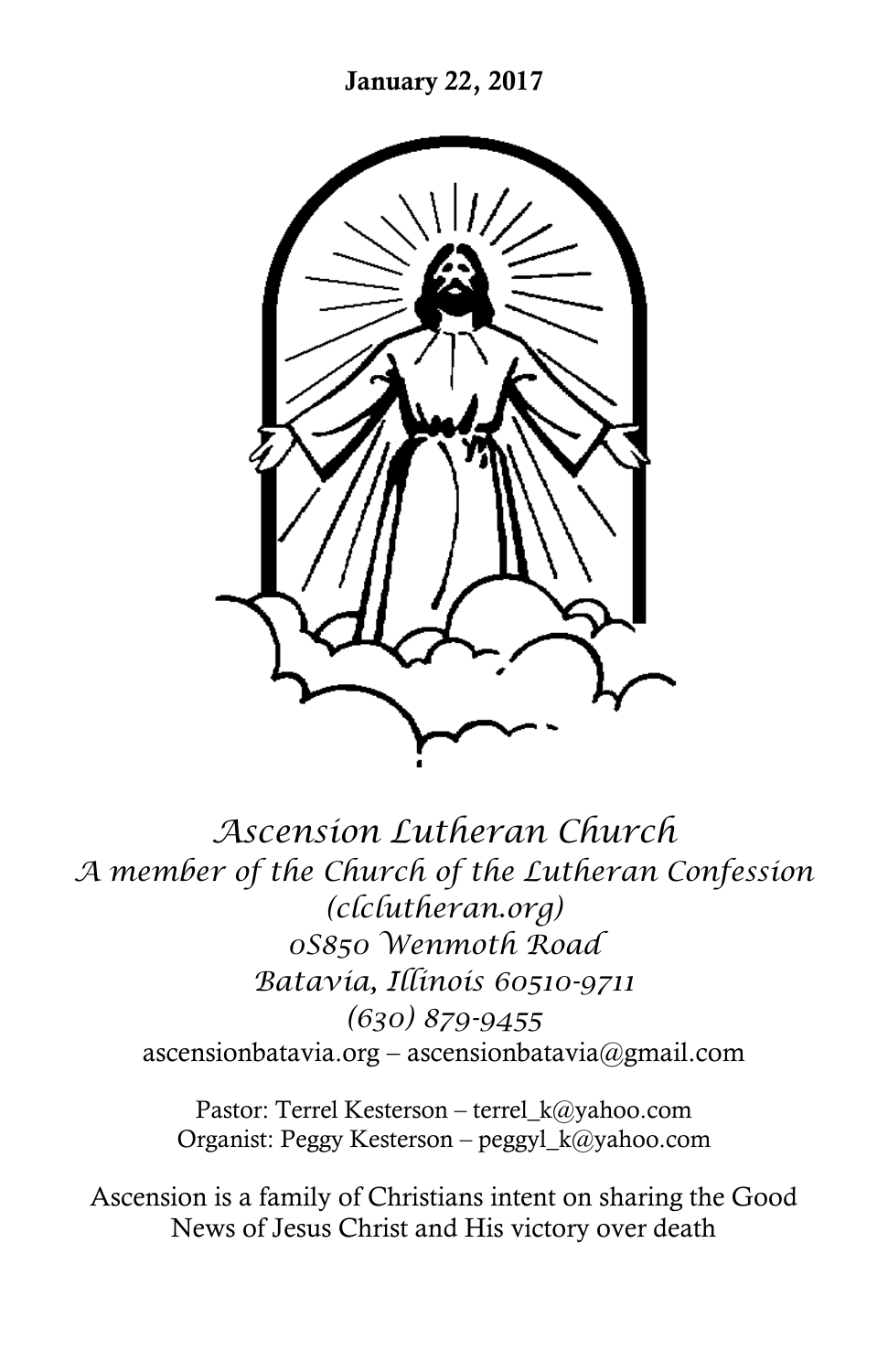# The Third Sunday In Epiphany

*"Be faithful until death, and I will give you the crown of life."* (Rev. 2:10)

Setting from Worship Supplement, page 12, Service of Word and Sacrament, setting 2. The Lutheran Hymnal (TLH) (hymns 1-660) is the RED book. Worship Supplement (WS) (hymns 701-800) is the TAN book. (If you have difficulty standing, please feel free to remain seated as needed.)

PRESERVICE MEDITATION: Psalm 23 (page 128 in TLH)

HYMN 39 (TLH) *"Praise To The Lord, The Almighty"*

INVOCATION (page 12, WS)

- M: In the Name of the Father, and of the Son, and of the Holy Spirit.
- **C: Amen.**

CONFESSION AND ABSOLUTION

- M: We have come into the presence of God, who created us to love and serve Him as His dear children. But we have disobeyed Him and deserve only His wrath and punishment. Therefore, let us confess our sins to Him and plead for His mercy.
- **C: Merciful Father in heaven, I am altogether sinful from birth. In countless ways I have sinned against You and do not deserve to be called Your child. But trusting in Jesus, my Savior, I pray: Have mercy on me according to Your unfailing love. Cleanse me from my sin, and take away my guilt.**
- M: God, our heavenly Father, has forgiven all your sins. By the perfect life and innocent death of our Lord Jesus Christ, He has removed your guilt forever. You are His own dear child. May God give you strength to live according to His will.
- **C: Amen.**
- **C: Lord, have mercy on us. Christ, have mercy on us. Lord, have mercy on us.**

**Glory to God In the Highest –** *Gloria In Excelsis* Luke 2:14; Revelation 5:8-14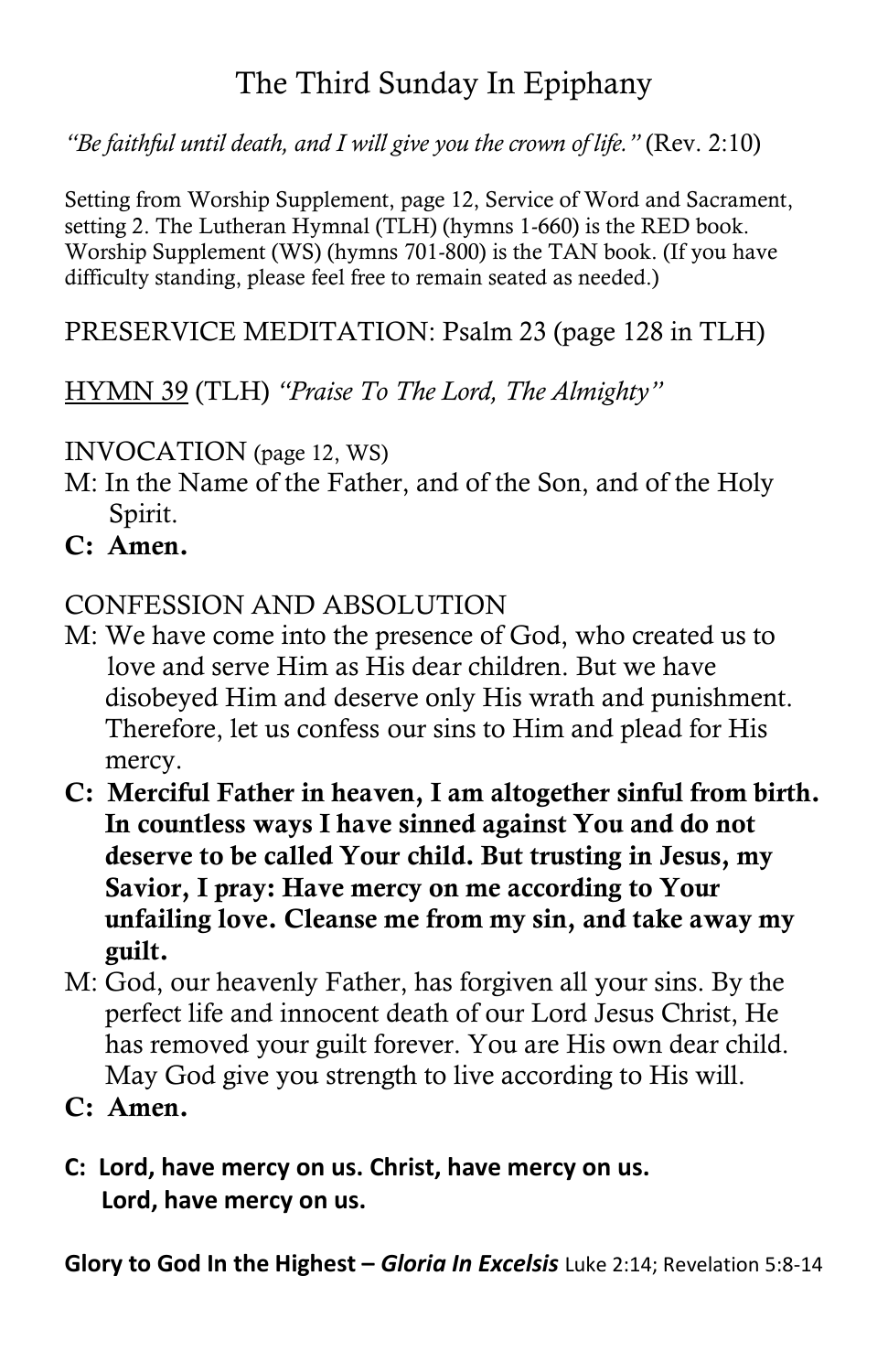**Glory to God, we give You thanks and praise; Of heav'nly joy and peace on earth we sing. We worship You, to You our hearts we raise, Lord God, almighty Father, heav'nly King.**

**Lord Jesus Christ, the Father's only Son, You bore for us the load of this world's sin. O Lamb of God, Your glorious vict'ry won, Receive our prayer, grant us Your peace within.**

**Alone, O Christ, You only are the Lord, At God's right hand in majesty most high; Who, with the Spirit worshiped and adored, With all the heav'nly host we glorify.**

PRAYER OF THE DAY (page 14, WS)

M: Let us pray …

…through Jesus Christ our Lord, who lives and reigns with You and the Holy Spirit, one God, now and forever.

**C: Amen.**

# FIRST LESSON: Romans 8:24-30

 $24$  For we were saved in this hope, but hope that is seen is not hope; for why does one still hope for what he sees? 25 But if we hope for what we do not see, we eagerly wait for *it* with perseverance. 26 Likewise the Spirit also helps in our weaknesses. For we do not know what we should pray for as we ought, but the Spirit Himself makes intercession for us with groanings which cannot be uttered. <sup>27</sup> Now He who searches the hearts knows what the mind of the Spirit *is,* because He makes intercession for the saints according to *the will of*  God. 28 And we know that all things work together for good to those who love God, to those who are the called according to *His* purpose. 29 For whom He foreknew, He also predestined *to be* conformed to the image of His Son, that He might be the firstborn among many brethren. <sup>30</sup> Moreover whom He predestined, these He also called; whom He called, these He also justified; and whom He justified, these He also glorified.

PSALM OF THE DAY *(responsively)* – from Psalm 34

M: I will bless the LORD at all times; His praise shall continually be in my mouth.

**C: My soul shall make its boast in the LORD; the humble shall**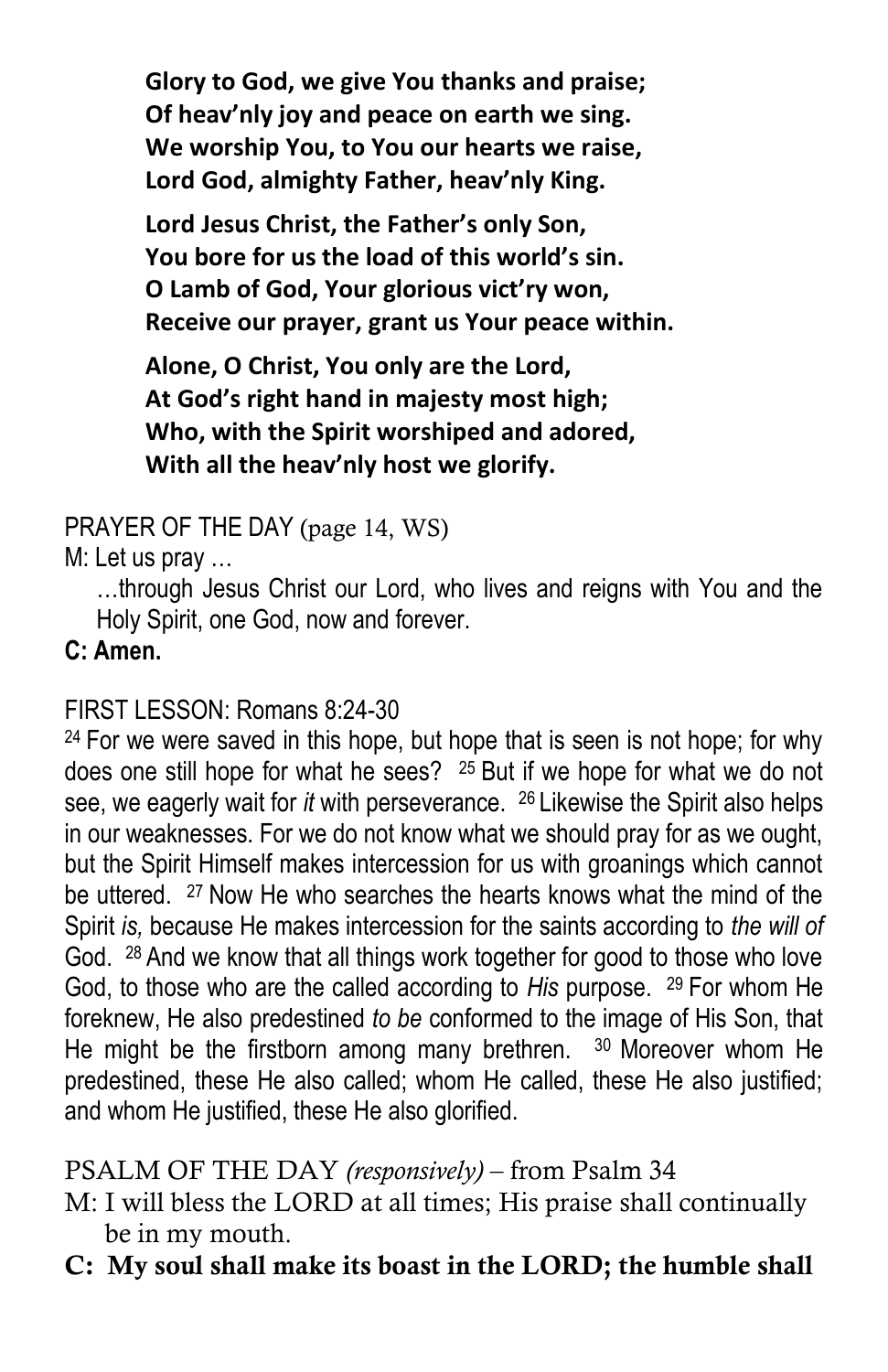**hear of it and be glad.**

- M: Oh, magnify the LORD with me, and let us exalt His name together.
- **C: I sought the LORD, and He heard me, and delivered me from all my fears.**
- M: They looked to Him and were radiant, and their faces were not ashamed.
- **C: This poor man cried out, and the LORD heard him, and saved him out of all his troubles.**
- M: The angel of the LORD encamps all around those who fear Him, and delivers them.
- **C: Oh, taste and see that the LORD is good; blessed is the man who trusts in Him!**

SECOND LESSON – the Gospel: Luke 4:38-44 *rise*

38 Now He arose from the synagogue and entered Simon's house. But Simon's wife's mother was sick with a high fever, and they made request of Him concerning her. 39 So He stood over her and rebuked the fever, and it left her. And immediately she arose and served them. 40 When the sun was setting, all those who had any that were sick with various diseases brought them to Him; and He laid His hands on every one of them and healed them. <sup>41</sup>And demons also came out of many, crying out and saying, "You are the Christ, the Son of God!" And He, rebuking *them,* did not allow them to speak, for they knew that He was the Christ. 42 Now when it was day, He departed and went into a deserted place. And the crowd sought Him and came to Him, and tried to keep Him from leaving them; 43 but He said to them, "I must preach the kingdom of God to the other cities also, because for this purpose I have been sent." 44 And He was preaching in the synagogues of Galilee.

M: Blessed are they who hear the Word of God and keep it.

**Alleluia** (sung) (page 14, WS)

**Alleluia! Alleluia! Alleluia! These words are written that we may believe that Jesus is the Christ, the Son of God. Alleluia! Alleluia! Alleluia!**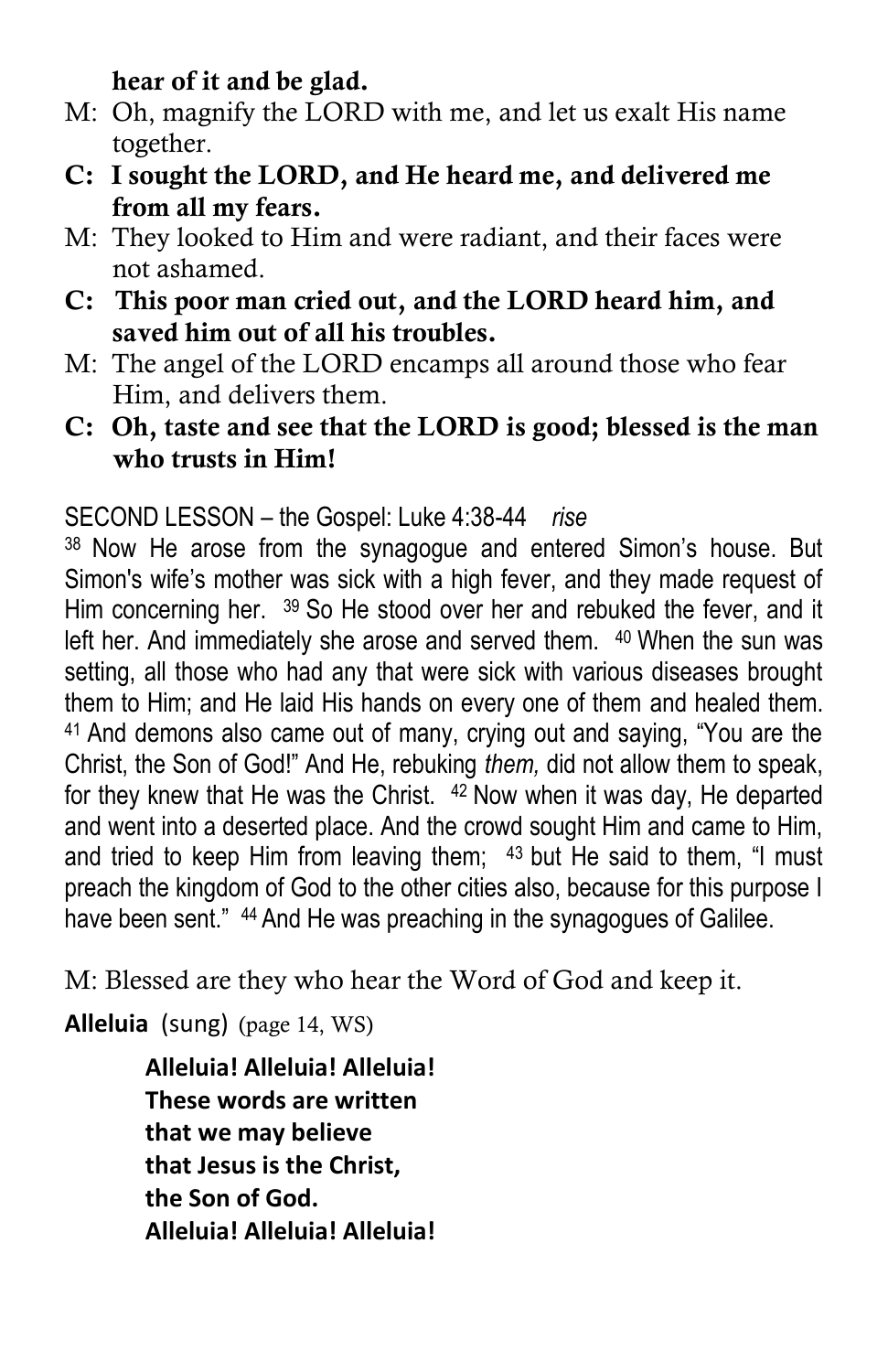THE APOSTLES' CREED

**I believe in God, the Father almighty, Maker of heaven and earth.** 

**I believe in Jesus Christ, His only Son, our Lord, Who was conceived by the Holy Spirit, born of the virgin Mary; suffered under Pontius Pilate, was crucified, died, and was buried. He descended into hell. The third day He rose again from the dead. He ascended into heaven and is seated at the right hand of God the Father almighty. From there He will come to judge the living and the dead. I believe in the Holy Spirit,**

 **the holy Christian Church, the communion of saints, the forgiveness of sins, the resurrection of the body, and the life everlasting. Amen.**

### HYMN 518:1-3, 7 (TLH) *"If Thou But Suffer God To Guide Thee"*

# SERMON: Daniel 6:10-23

# **REMAIN FAITHFUL TO OUR FAITHFUL GOD**

 $10$  Now when Daniel knew that the writing was signed, he went home. And in his upper room, with his windows open toward Jerusalem, he knelt down on his knees three times that day, and prayed and gave thanks before his God, as was his custom since early days.  $11$  Then these men assembled and found Daniel praying and making supplication before his God.  $12$  And they went before the king, and spoke concerning the king's decree: "Have you not signed a decree that every man who petitions any god or man within thirty days, except you, O king, shall be cast into the den of lions?" The king answered and said, "The thing *is*  true, according to the law of the Medes and Persians, which does not alter." <sup>13</sup> So they answered and said before the king, "That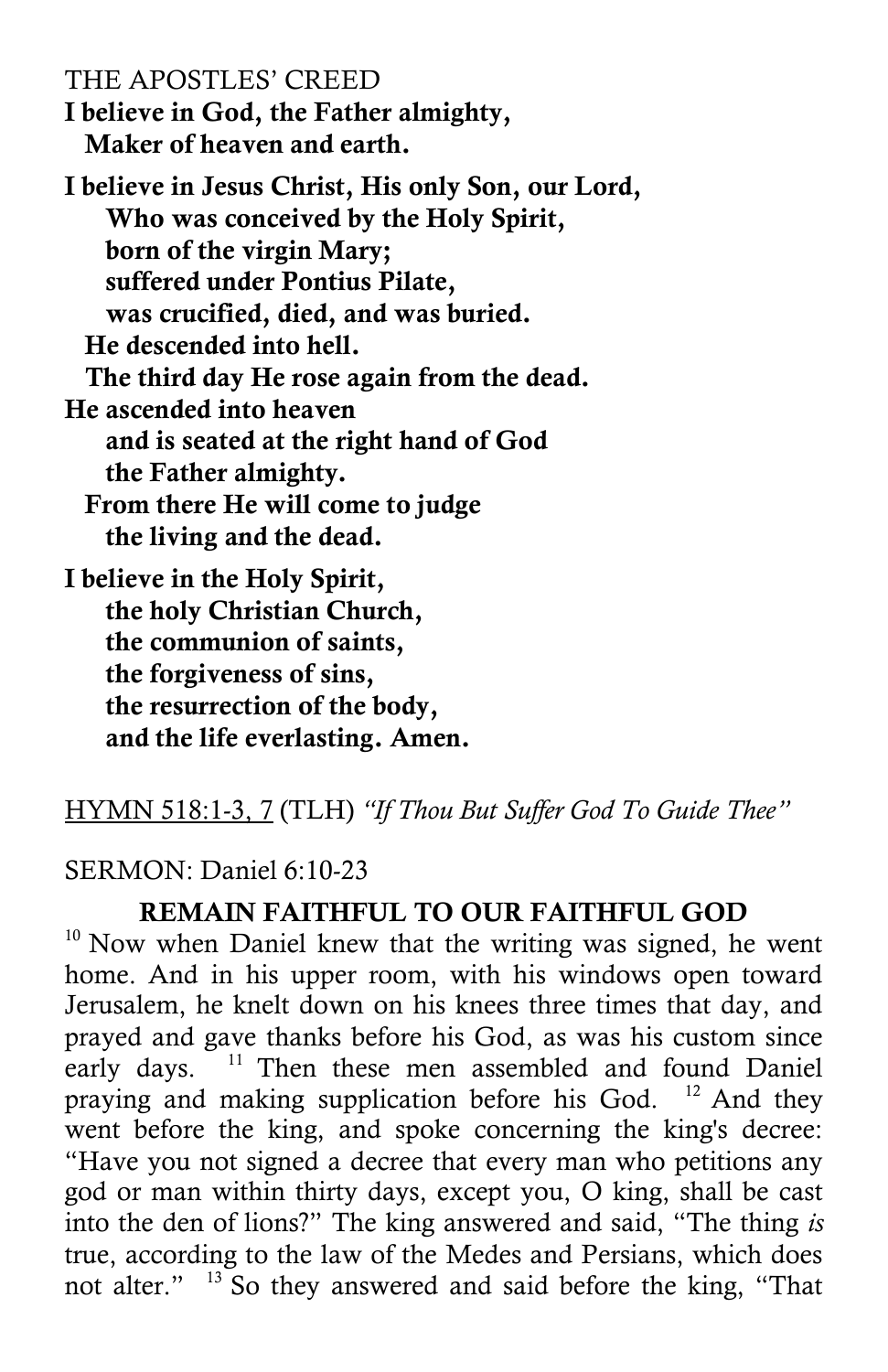Daniel, who is one of the captives from Judah, does not show due regard for you, O king, or for the decree that you have signed, but makes his petition three times a day."  $14$  And the king, when he heard *these* words, was greatly displeased with himself, and set *his*  heart on Daniel to deliver him; and he labored till the going down of the sun to deliver him. <sup>15</sup> Then these men approached the king, and said to the king, "Know, O king, that *it is* the law of the Medes and Persians that no decree or statute which the king establishes may be changed."  $16$  So the king gave the command, and they brought Daniel and cast *him* into the den of lions. *But* the king spoke, saying to Daniel, "Your God, whom you serve continually, He will deliver you."  $17$  Then a stone was brought and laid on the mouth of the den, and the king sealed it with his own signet ring and with the signets of his lords, that the purpose concerning Daniel might not be changed. <sup>18</sup> Now the king went to his palace and spent the night fasting; and no musicians were brought before him. Also his sleep went from him.  $19$  Then the king arose very early in the morning and went in haste to the den of lions.  $20$  And when he came to the den, he cried out with a lamenting voice to Daniel. The king spoke, saying to Daniel, "Daniel, servant of the living God, has your God, whom you serve continually, been able to deliver you from the lions?"  $21$ Then Daniel said to the king, "O king, live forever!  $^{22}$  My God sent His angel and shut the lions' mouths, so that they have not hurt me, because I was found innocent before Him; and also, O king, I have done no wrong before you."  $23$  Then the king was exceedingly glad for him, and commanded that they should take Daniel up out of the den. So Daniel was taken up out of the den, and no injury whatever was found on him, because he believed in his God.

M: The peace of God, which surpasses all understanding, will guard your hearts and minds through Christ Jesus. Philippians 4:7

OFFERTORY *sung* (page 16, WS)

**Create in me a clean heart, O God, and renew a right spirit within me. Cast me not away from Your presence. Take not Your Holy Spirit from me.**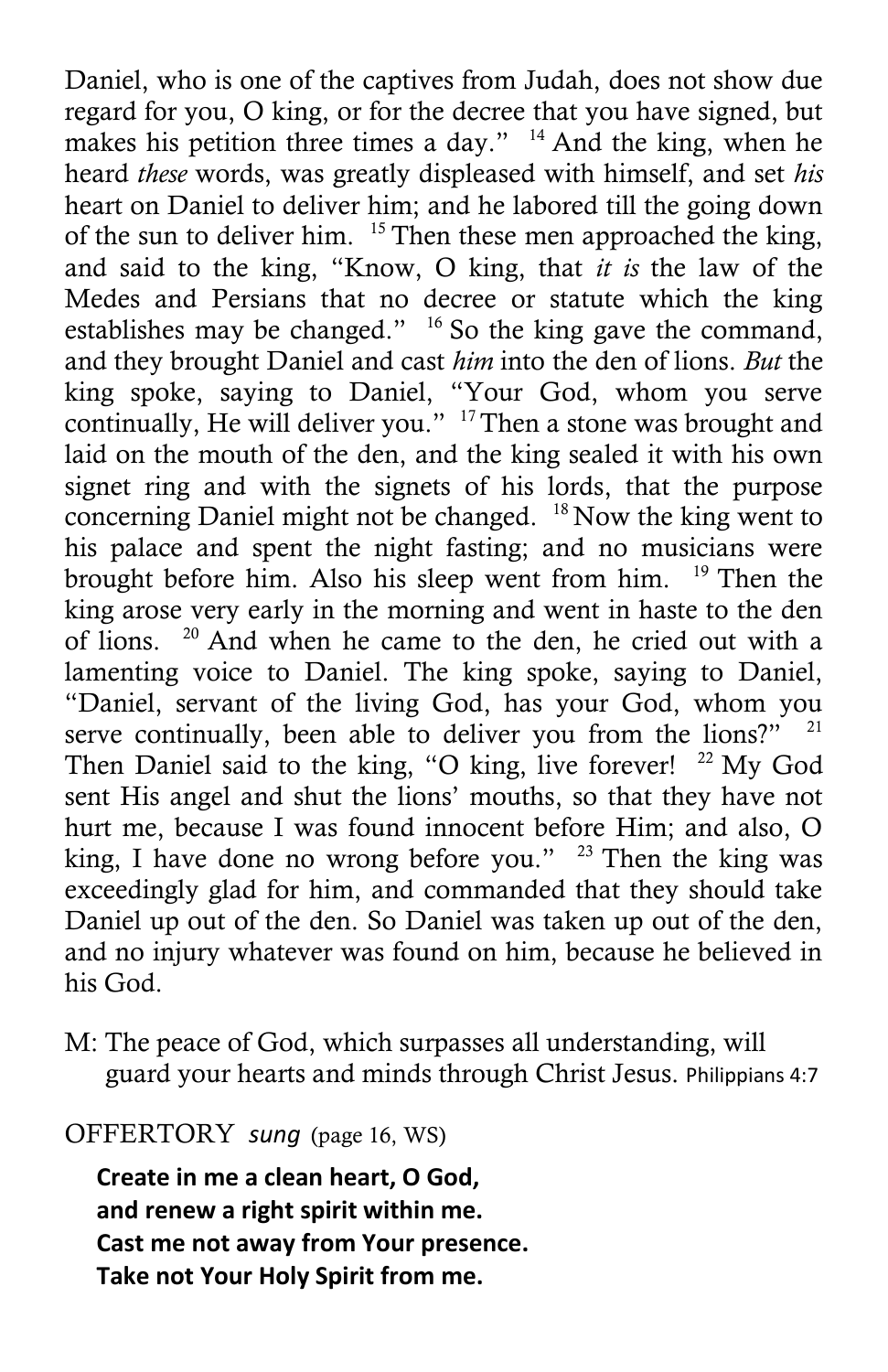**Restore to me the joy of Your salvation. Uphold with Your Spirit free.**

HYMN 651 (TLH) *"Be Still, My Soul"*

The Offering from grateful hearts

PRAYER OF THE CHURCH

THE LORD'S PRAYER

**Our Father, who art in heaven, hallowed be Thy name, Thy kingdom come, Thy will be done on earth as it is in heaven. Give us this day our daily bread; and forgive us our trespasses as we forgive those who trespass against us; and lead us not into temptation, but deliver us from evil. For Thine is the kingdom,**

 **and the power, and the glory forever and ever. Amen.**

THE BENEDICTION (page 21, WS)

P: The Lord bless you and keep you. The Lord make His face shine upon you and be gracious to you. The Lord lift up His countenance upon you and give you peace.

**C: Amen.**

HYMN 761 (WS) *"In You Is Gladness"*

*Lord, Have Mercy* – Tune and Setting: © 2000 John C. Reim. Used by permission. *Confession and Absolution* – Text from "Christian Worship: A Lutheran Hymnal." © 1993 Northwestern Publishing House. *Glory to God in the Highest* – Text: Edwin LeGrice. © Kevin Mayhew Ltd. Tune and Setting: Walter Greatorex, alt. © Oxford University Press. *Alleluia Verse* – Test: "Christian Worship: A Lutheran Hymnal." © 1993 Northwestern Publishing House. Tune and Setting: Kermit G. Moldenhauer. *Confession and Absolution*; *Gloria in Excelsis*; *Alleluia Verse; nt* used by